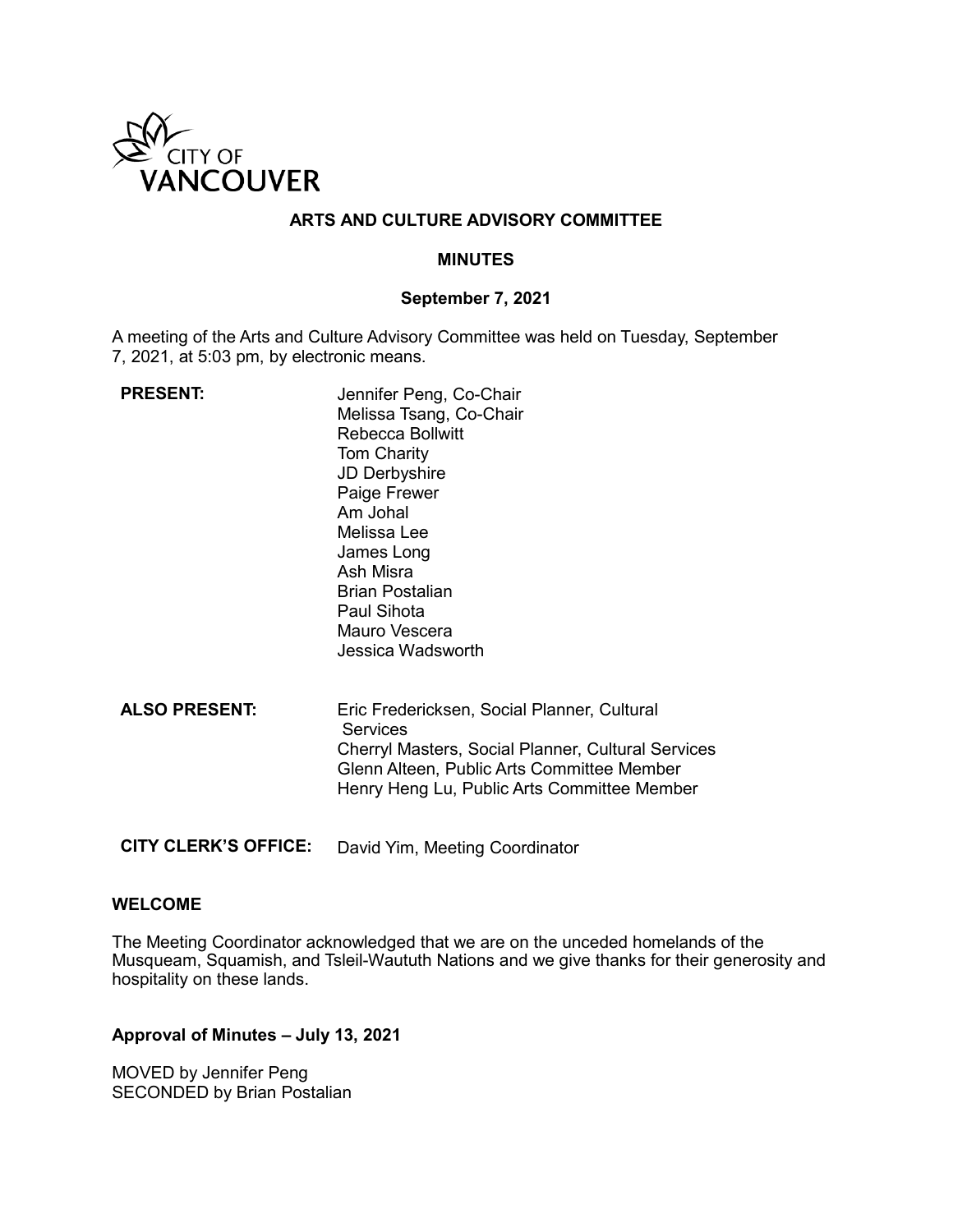THAT the Arts and Culture Advisory Committee approve the Minutes from the meeting of July 13, 2021, as circulated.

CARRIED UNANIMOUSLY

# **1. Co-Chairs Election**

MOVED by James Long SECONDED by Paul Sihota

> THAT the Arts and Culture Advisory Committee appoint Jennifer Peng and Melissa Tsang as Co-Chairs for terms commencing immediately, and ending November 6, 2022.

CARRIED UNANIMOUSLY

\* \* \* \* \*

At this point in the meeting, Jennifer Peng assumed the chair.

\* \* \* \* \*

#### **2. Member Updates**

The Co-Chairs informed the Committee that the working session on October 5<sup>th</sup>, 2021 would provide an opportunity to learn about Cultural|Shift, the Vancouver Music Strategy, and to develop the Committee work plan.

Melissa Tsang provided information about an upcoming City of Vancouver Anti-racism and culture redress workshop.

#### **3. Liaison Updates**

No updates were provided by the liaisons.

#### **4. Cultural Services Introduction and Program Overview**

Eric Fredericksen, Social Planner, Cultural Services, along with Cherryl Masters, Social Planner, Cultural Services introduced themselves and provided a presentation of the following programs, policies and initiatives:

- Grants and Awards Programs
- Public Art Program
- Cultural Spaces and Infrastructure
- Cultural|Shift

The Cultural Services staff responded to questions from the Committee members following the presentation.